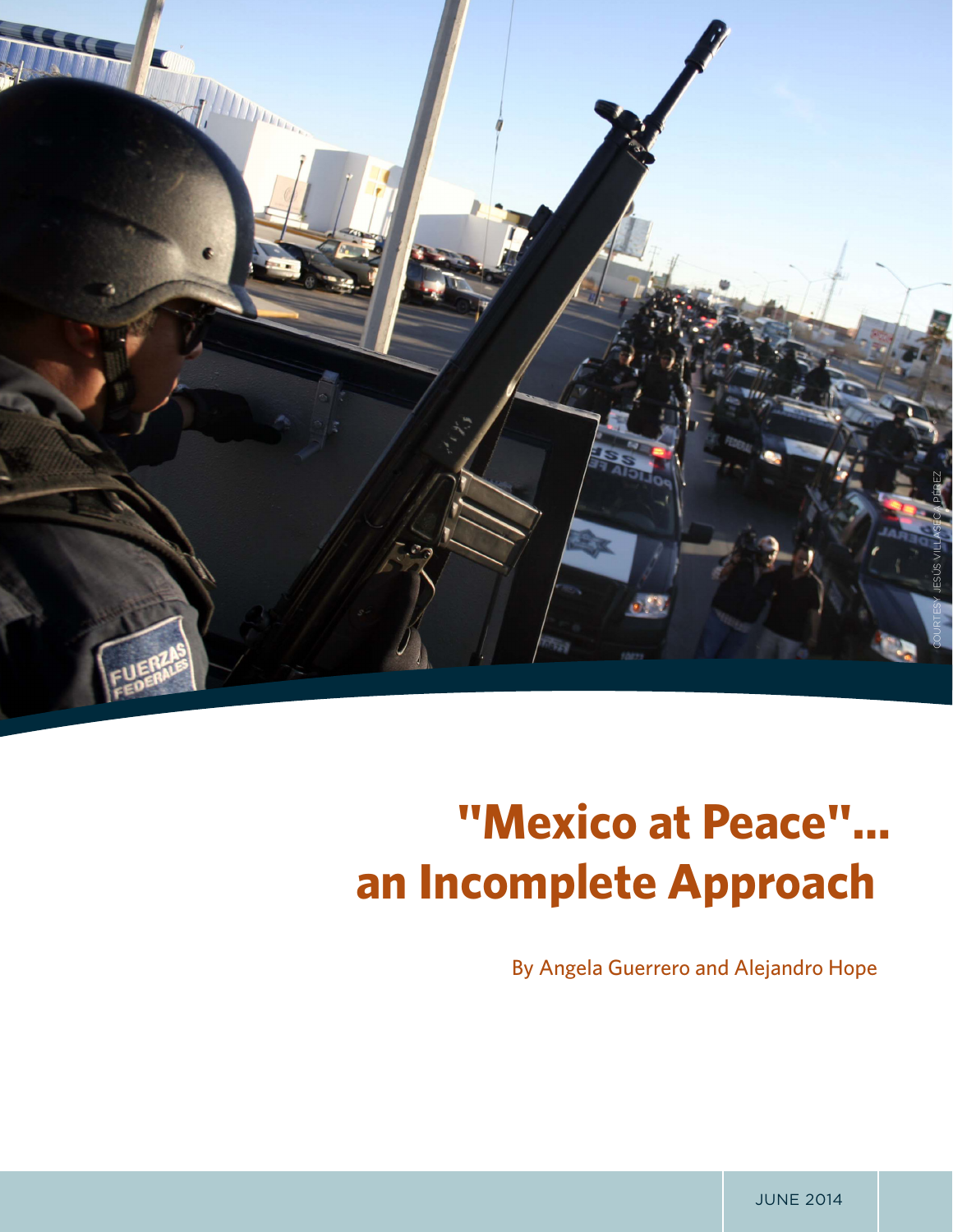Throughout former President Felipe Calderón's sixyear term in office, Mexico experienced elevated levels of violence that will be difficult to forget and that will likely become a case study on how a government with a poor assessment of the situation launched an illconceived "head-on fight" against organized crime.

Beginning in 2008, violence in Mexico surged. Homicides rose from 8,867 in 2007 to 27,199 in 2011.<sup>1</sup> Within just two years, 2008 and 2009, the homicide rate matched that of 1991, the year with the highest number of homicides in the past two decades. Other crimes, such as kidnapping and extortion, also rose.<sup>2</sup>

Upon taking office in December 2012, President Enrique Peña Nieto found himself at the helm of a violence-ridden country with a damaged government structure, in which security forces faced off against each other and citizens had little confidence in the authorities' ability to address the serious situation.

In public statements, the new president committed to reducing crime levels with a strategy called "Mexico at Peace" ("*México en Paz*"). Along with this came an initial assessment that has shaped the way in which his administration is addressing violence.

More than a year after Peña Nieto took office, we seek to analyze the government's assessment and the accompanying security strategies it has implemented to decrease levels of violence. We draw from official statistics on the levels of violence at the beginning of Peña Nieto's presidency and the levels one year later, as well as the information in the National Development Plan (*Plan Nacional de Desarrollo,* PND) announced in mid-2013, the National Program for the Social Prevention of Violence and Crime (*Programa Nacional para la Prevención Social de la Violencia y la Delincuencia,* PNPSVD), and the government's first report and monthly reports from the Executive Secretariat of the National Public Security System (*Secretariado Ejecutivo del Sistema Nacional de Seguridad Pública,* SESNSP). We close with the conclusions and a series of recommendations for improving existing security policies.

#### **Official assessment of the violence**

The federal government's assessment offers data from two main sources, the National Institute of Statistics and Geography (*Instituto Nacional de Estadística y Geografía,* INEGI) and the SESNSP. These figures offer a panorama of the security situation left by the outgoing administration. According to the SESNSP,

between 2007 and 2012 the annual number of reported intentional homicides (*homicidio doloso*) rose from 10,253 to 20,548.3 The number of kidnappings reported during that same period increased from 438 in 2007 to 1,407 in 2012.4 In addition, based on the 2012 National Survey of Victimization and Perception of Public Security (*Encuesta Nacional de Victimización y Percepción sobre Seguridad Pública,* ENVIPE), the National Institute of Statistics and Geography estimated that between 2010 and 2011, the number of people who were victims of a crime rose from 17.8 million to 18.7 million.5

The incoming administration presented an assessment of the possible reasons for the increase in violence in recent years, identifying a variety of causes. Official documents established that "the factors that have had the greatest influence on the increase in violence include disputes within and between criminal organizations dedicated to drug trafficking, and the situation of young people as victims and perpetrators of violence, because in Mexico young people represent approximately one-third of the total population."6

It also attributed the increase in violence in part to the fact that the Calderón administration's strategy of directly combating organized crime left power vacuums that triggered more violence and led criminal groups to increase their recruitment.7

Meanwhile, the Peña Nieto government stated that one of the causes of the high levels of violence was the fact that organized crime in Mexico had increased drug distribution nationwide and expanded into other activities, such as human trafficking, extortion of businesses, and kidnapping. These criminal groups have been recruiting aggressively in low-income communities<sup>8</sup>

The government's assessment, however, states that the violence in the country is not generalized. Rather, it is concentrated in certain regions. Thus, according to the official analysis, it is possible to target efforts to combat high-impact crimes and design public security strategies that are tailored to the situation in each region.9

It is worth mentioning that the information presented by the government makes no clear distinction between different types criminal groups, it only notes that the groups shifted from exporting and distributing illicit substances to extorting or abducting the most vulnerable part of the population. Studies indicate that there are at least two types of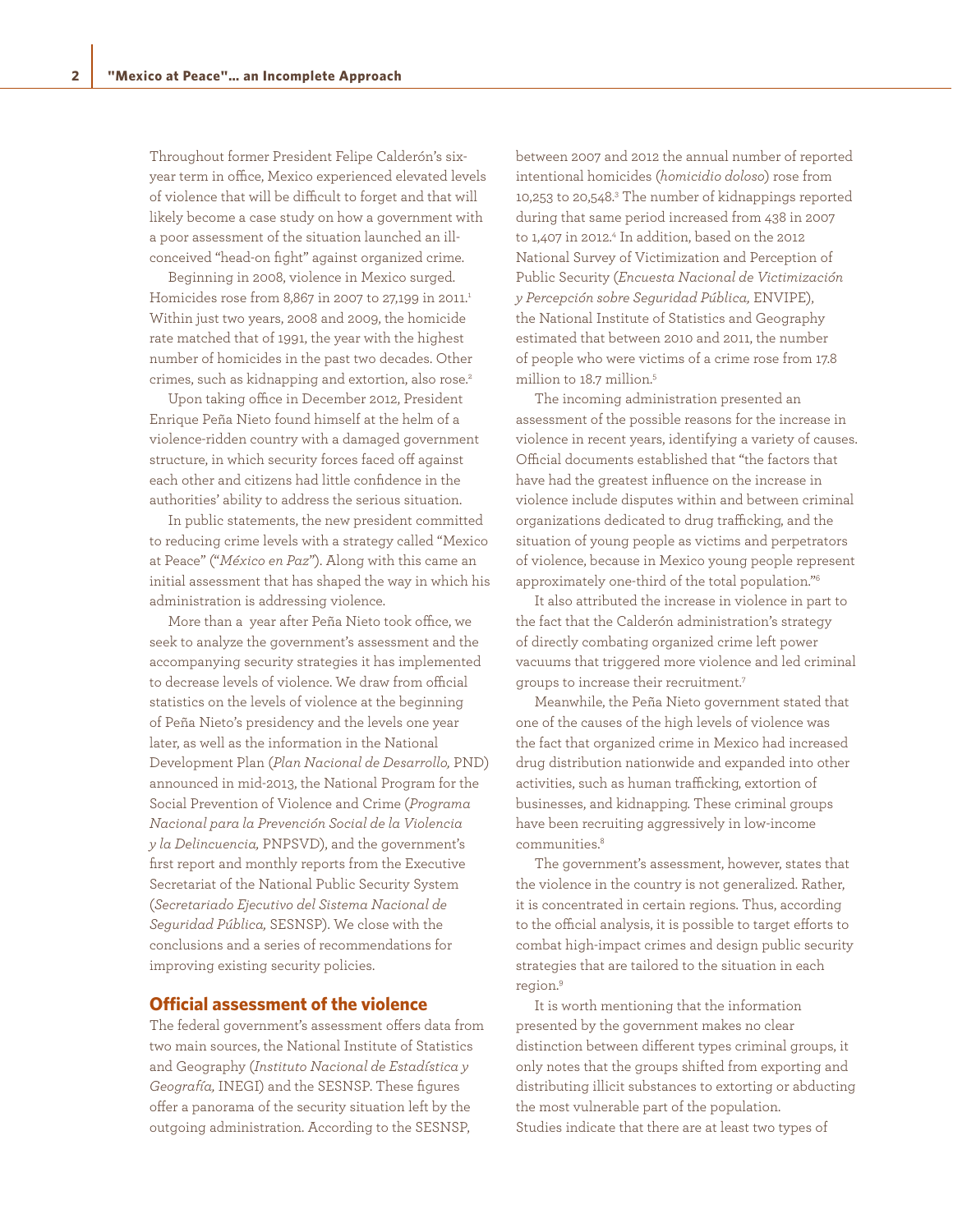criminal groups: those that are mainly dedicated to the distribution and shipment of drugs to the United States and throughout Mexico and those that are dedicated both to exporting of drugs and to extracting payments from society through extortion, robbery, and kidnapping.10

This omission in official documents notwithstanding, the new administration has designed and begun to implement a security policy that, at first glance, is similar to the previous one in several ways. The next section outlines the strategies that have been recently proposed to decrease levels of violence.

#### **The new administration's security policy**

Based on its assessment, the administration of Enrique Peña Nieto announced a security policy that is part of the PND. It established that the strategic objectives for security for President Peña Nieto's term are: reducing insecurity and violence; combating the crimes that most affect society, such as homicide, kidnapping, and extortion; and reestablishing peace in the country by strengthening the social contract, building confidence in the government, and encouraging public participation in civic life. To do so, the government developed an action plan consisting of 10 strategies:

- 1. Crime prevention and reconstruction of the social fabric.
- 2. Effective criminal justice.
- 3. Professionalism and strengthening of the police force.
- 4. Transformation of the penitentiary system.
- 5. Promotion and coordination of civic participation.
- 6. International cooperation.
- 7. Information that is useful to citizens.
- 8. Coordination among authorities.
- 9. Regionalization.
- 10. Strengthening of intelligence.

For the purposes of this paper, two measures stand out: first, the proposal for new mechanisms for coordination, and second, direct interventions to rebuild the social fabric throughout the country.<sup>11</sup>

With regard to the first of those measures coordination among authorities at all three levels of government (federal, state, and local)—the strategy creates a system for coordination and cooperation led by the Ministry of the Interior. This involves monthly meetings of the government's Security Cabinet, with

state governors and the mayor of the Federal District, and weekly meetings involving all state governors, the mayor of the Federal District, and the Security Cabinet's delegates in all 32 federal entities (31 states and the Federal District.)

However, more than a year into the new administration it is apparent that, although there have been changes and relations between the local and federal governments are less tense—partly because of the centralization of security-related budgets and authority—there is still no medium- or long-range plan that would institutionalize the responsibility for the coordination of police forces. Rather, coordination still depends on the political will of authorities, or, in some cases, is a response to outbreaks of violence in certain regions of the country, such as Michoacán, which since October 2013 has had the highest homicide rate of the past 15 years.<sup>12</sup>

This is cause for concern, since one of the previous administration's main problems was a lack of coordination between the federal ministries and the three levels of government. The current degree of coordination among authorities is inadequate for addressing violence in Mexico.

Regarding the second of those measures, direct interventions for rebuildin the country's social fabric, the government created the National Plan for the Social Prevention of Violence and Crime (*Plan Nacional para la Prevención Social de la Violencia y el Crimen*). Its overall purpose is "to establish objectives, priorities, principles, guidelines, action areas, and programs that link the planning, design, implementation, and evaluation of public policies for the prevention of violence and crime at all three levels of government and to integrate the participation of the social sector, to build communities that are more secure, cohesive and inclusive." 13 The plan has 32 inter-agency commissions, one in each federal entity. The National Crime Prevention Program (*Programa Nacional de Prevención del Delito*), which helps implement the plans mentioned above, stems from the National Plan for the Social Prevention of Violence and Crime. According to official documents, this program will promote community cohesion, a culture of peace, and respect for the law, as well as policies for prevention and assistance to priority groups in selected jurisdictions.<sup>14</sup>

The program guidelines, published on February 12, 2013, established a budget of MXN\$2.5 billion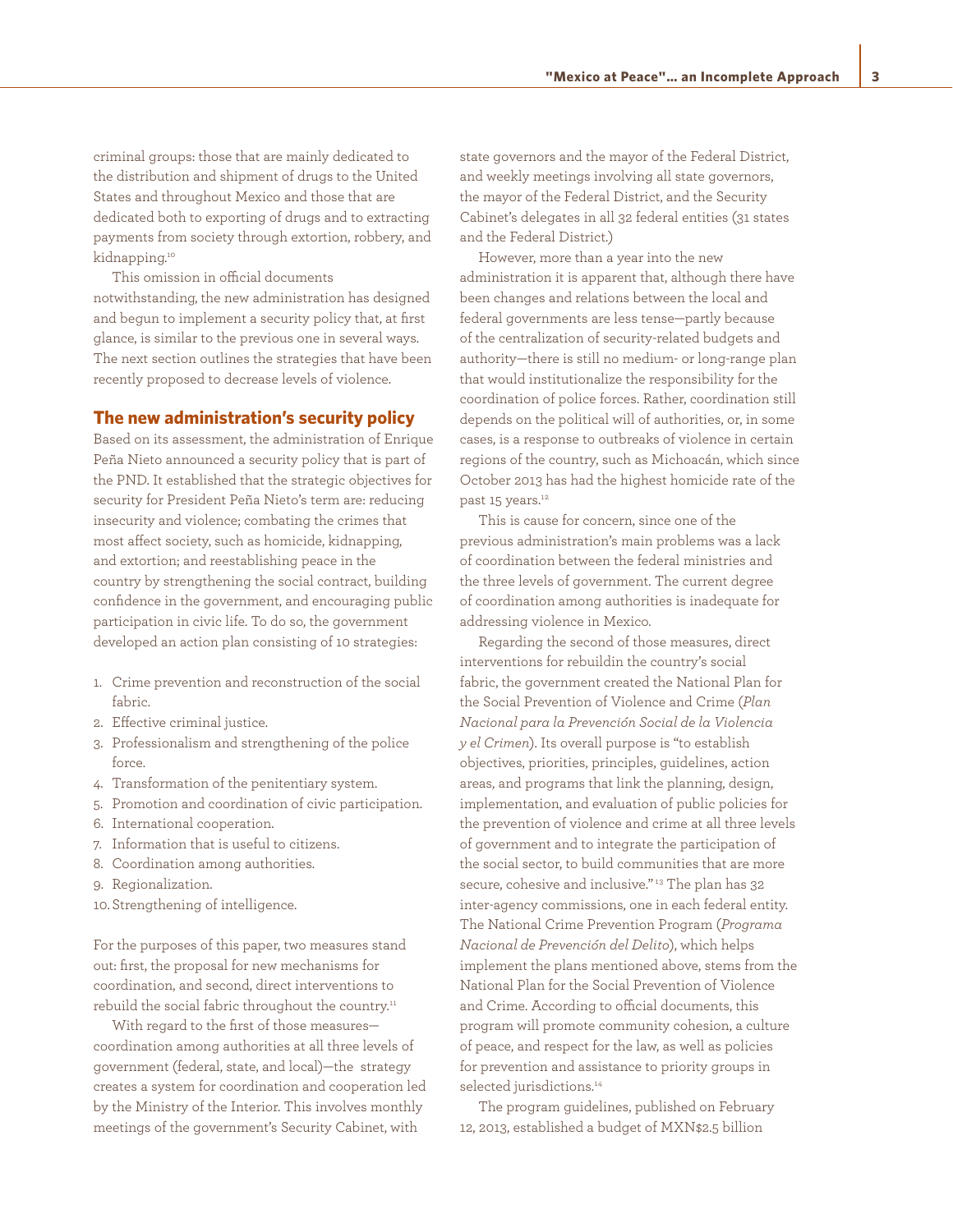(approximately US\$192 million) for actions outlined in the plan. The selection of 57 jurisdictions and the distribution of resources from the program were based upon three criteria: geographic coverage (GC), crime rates (CR), and population (P).<sup>15</sup> These jurisdictions represent 31.7 percent of Mexico's total population. The following table<sup>16</sup> shows the amounts allocated for each municipality, its population, and the criterion on which selection was based.

It is striking that of the 57 jurisdictions chosen, 30 were selected because of their crime rate, 20 because of their geographic coverage, and 7 because

## *TABLE 1. Jurisdictions Benefiting From The National Crime Prevention Program 2013.*

| <b>ENTITY</b>           | <b>MUNICIPALITY</b>              | <b>ALLOCATED AMT. [1]</b> | <b>INHABITANTS</b> | <b>CRITERION</b> |
|-------------------------|----------------------------------|---------------------------|--------------------|------------------|
| Aguascalientes          | Aguascalientes                   | 29,817,705                | 797,010            | GC               |
| Baja California         | Tijuana                          | 58,715,355                | 1,559,683          | <b>CR</b>        |
| Baja California         | Mexicali                         | 40,365,510                | 936,826            | <b>CR</b>        |
| Baja California Sur     | La Paz                           | 20,381,789                | 251,871            | GC               |
| Campeche                | Carmen                           | 20,964,873                | 221,094            | GC               |
| Campeche                | Campeche                         | 20,632,036                | 259,005            | <b>GC</b>        |
| Chiapas                 | Tuxtla Gutiérrez                 | 28,053,659                | 553,374            | <b>CR</b>        |
| Chiapas                 | Tapachula                        | 24,828,205                | 320,451            | <b>CR</b>        |
| Chihuahua               | Juárez                           | 79,815,436                | 1,332,131          | <b>CR</b>        |
| Chihuahua               | Chihuahua                        | 53,142,595                | 819,543            | <b>CR</b>        |
| Coahuila de Zaragoza    | La Laguna<br>(Metropolitan Area) | 54,432,022                | 746,789            | P                |
| Coahuila de Zaragoza    | Saltillo                         | 32,671,217                | 725,123            | <b>CR</b>        |
| Colima                  | Colima                           | 22,168,523                | 146,904            | CR.              |
| Colima                  | Manzanillo                       | 21,350,002                | 161,420            | GC               |
| Durango                 | La Laguna<br>(Metropolitan Area) | 53,193,111                | 469,028            | P                |
| Durango                 | Durango                          | 35,305,453                | 582,267            | <b>CR</b>        |
| <b>Federal District</b> | Iztapalapa                       | 51,769,057                | 1,815,786          | <b>CR</b>        |
| <b>Federal District</b> | Gustavo A. Madero                | 39,634,704                | 1,185,772          | GC               |
| Guanajuato              | León                             | 49,142,864                | 1,436,480          | <b>CR</b>        |
| Guanajuato              | Celaya                           | 29,543,039                | 468,469            | <b>CR</b>        |
| Guerrero                | Acapulco de Juárez               | 99,152,587                | 789,971            | <b>CR</b>        |
| Guerrero                | Chilpancingo de los Bravo        | 25,966,064                | 241,717            | <b>CR</b>        |
| Guerrero                | Zihuatanejo de Azueta            | 23,222,649                | 118,211            | <b>CR</b>        |
| Hidalgo                 | Pachuca de Soto                  | 20,539,839                | 267,862            | <b>GC</b>        |
| Hidalgo                 | Tulancingo de Bravo              | 19,003,247                | 151,584            | GC               |
| Jalisco                 | Guadalajara                      | 129,379,844               | 1,495,189          | P                |
| Mexico                  | Ecatepec de Morelos              | 53,645,372                | 1,656,107          | CR.              |
| <b>Mexico</b>           | Nezahualcóyotl                   | 38,619,286                | 1,110,565          | <b>CR</b>        |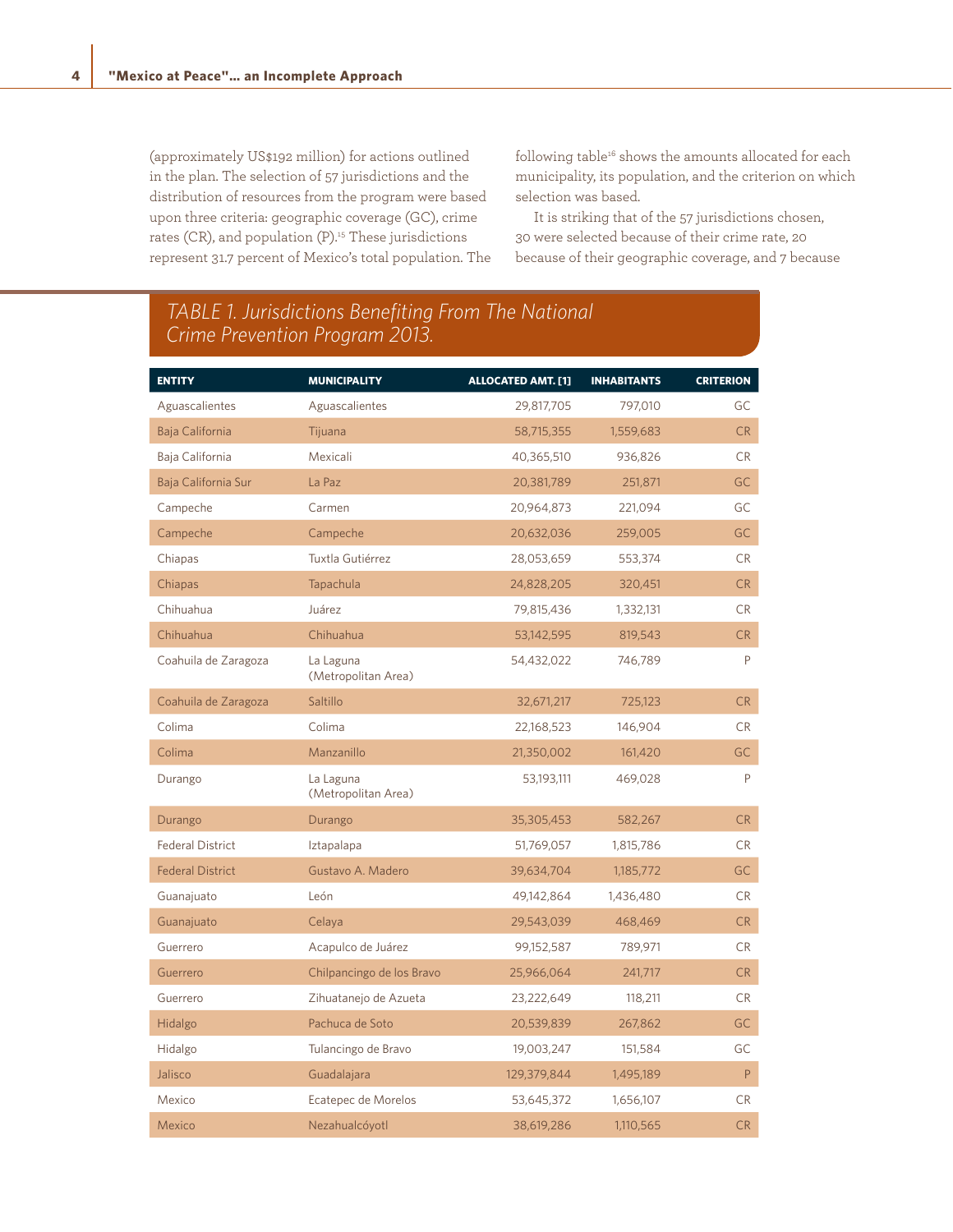## *TABLE 1. Jurisdictions Benefiting From The National Crime Prevention Program (2013) (continued)*

| <b>ENTITY</b>                      | <b>MUNICIPALITY</b>               | <b>ALLOCATED AMT. [1]</b> | <b>INHABITANTS</b> | <b>CRITERION</b> |
|------------------------------------|-----------------------------------|---------------------------|--------------------|------------------|
| Mexico                             | Toluca                            | 32,348,555                | 819,561            | CR               |
| Michoacán de Ocampo                | Morelia                           | 35,597,036                | 729,279            | <b>CR</b>        |
| Michoacán de Ocampo                | Uruapan                           | 23,725,656                | 315,350            | <b>CR</b>        |
| Morelos                            | Cuernavaca<br>(Metropolitan Area) | 61,227,478                | 365,168            | P                |
| Morelos                            | Cuautla                           | 24,929,611                | 175,207            | CR               |
| Nayarit                            | <b>Tepic</b>                      | 26,649,214                | 380,249            | GC               |
| Nuevo León                         | Monterrey                         | 135,254,872               | 1,135,550          | $\mathsf{P}$     |
| Oaxaca                             | Oaxaca de Juárez                  | 23,707,649                | 263,357            | GC               |
| Oaxaca                             | San Juan Bautista<br>Tuxtepec     | 21,488,574                | 155,766            | GC               |
| Puebla                             | Puebla                            | 44,173,001                | 1,539,819          | <b>CR</b>        |
| Puebla                             | Tehuacán                          | 26,887,464                | 274,906            | CR               |
| Querétaro                          | Querétaro<br>(Metropolitan Area)  | 68,659,857                | 801,940            | $\mathsf{P}$     |
| Quintana Roo                       | Benito Juárez                     | 35, 345, 777              | 661,176            | <b>CR</b>        |
| Quintana Roo                       | Othón P Blanco                    | 21,671,918                | 244,553            | GC               |
| San Luis Potosí                    | <b>Ciudad Valles</b>              | 19,310,251                | 167,713            | GC               |
| San Luis Potosí                    | San Luis Potosí                   | 30,125,642                | 772,604            | GC               |
| Sinaloa                            | Culiacán                          | 62,305,574                | 858,638            | CR               |
| Sinaloa                            | Ahome                             | 30,404,206                | 416,299            | <b>CR</b>        |
| Sonora                             | Hermosillo                        | 29,340,377                | 784,342            | <b>CR</b>        |
| Sonora                             | Cajeme                            | 24,277,811                | 409,310            | <b>CR</b>        |
| <b>Tabasco</b>                     | Centro                            | 28,651,781                | 640,359            | <b>GC</b>        |
| <b>Tamaulipas</b>                  | Nuevo Laredo                      | 40,370,927                | 384,033            | <b>CR</b>        |
| <b>Tamaulipas</b>                  | Victoria                          | 28,891,247                | 321,953            | CR               |
| Tlaxcala                           | Tlaxcala                          | 17,814,713                | 89,795             | GC               |
| Tlaxcala                           | Calpulalpan                       | 17,383,782                | 44,807             | GC               |
| Veracruz de Ignacio de<br>la Llave | Veracruz<br>(Metropolitan Area)   | 47,504,736                | 552,156            | P                |
| Veracruz de Ignacio de<br>la Llave | Xalapa                            | 26,157,383                | 457,928            | GC               |
| Yucatán                            | Mérida                            | 29,571,173                | 830,732            | GC               |
| <b>Zacatecas</b>                   | Zacatecas<br>(Metropolitan Area)  | 40,358,863                | 138,176            | P                |
| Zacatecas                          | Fresnillo                         | 20,408,827                | 213,139            | GC               |
| <b>TOTAL</b>                       | 57 jurisdictions <sup>17</sup>    | 2,250,000,000             | 32,018,707         |                  |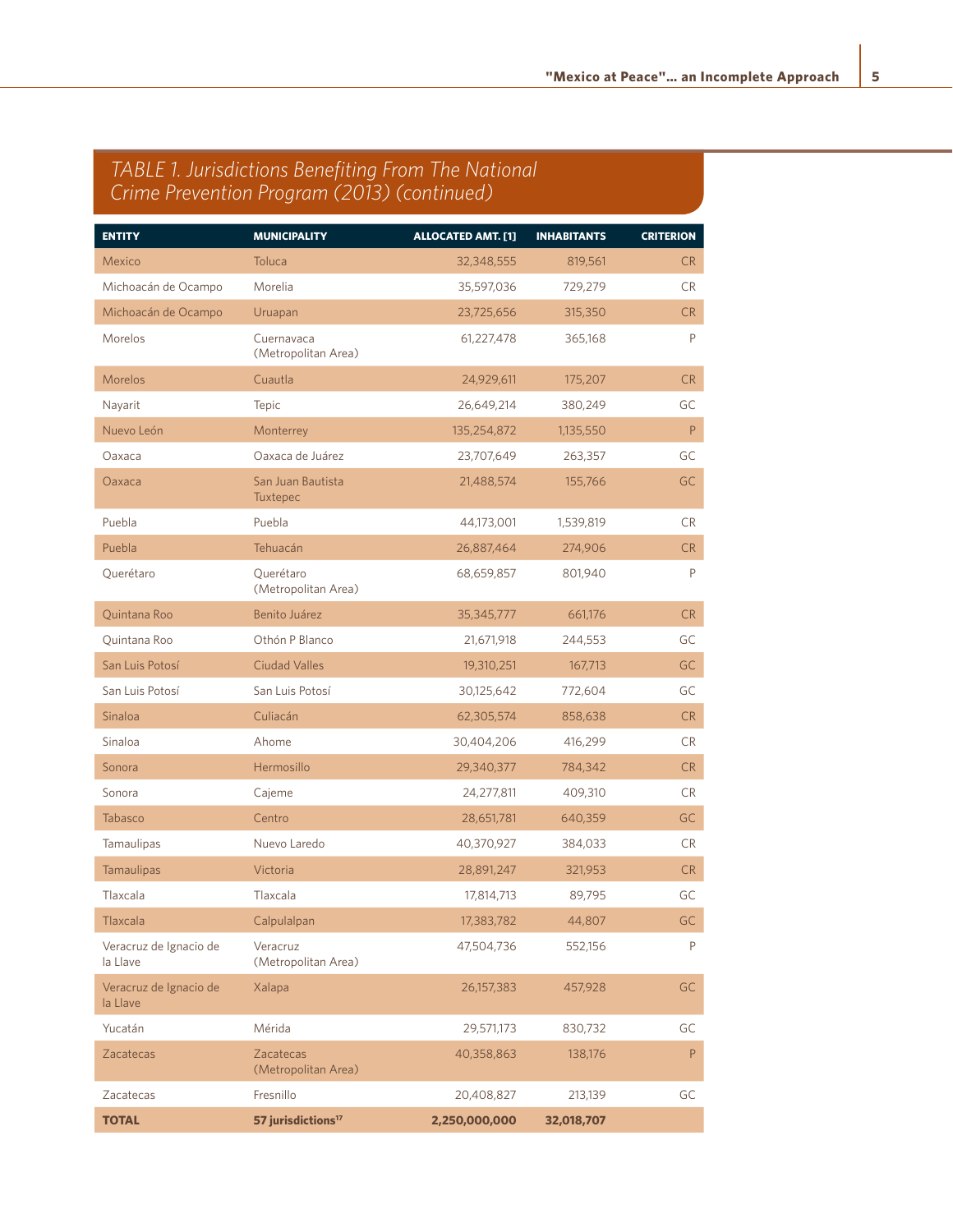of population. It is also worth noting that the program makes no clear distinction about what kinds of crime most affect certain populations, nor does it differentiate between places that would need targeted assistance programs and those that would need crime prevention. The only distinction is found in the program's guiding principles,<sup>18</sup> which focus on the strategies that the program will employ, rather than the assessment made in each selected jurisdiction.

This section has described the principle security measures designed by the federal government to reduce insecurity in the country. We highlighted two: coordination between authorities and the National Plan for Prevention of Social Violence and Crime. The next section will describe the initial results of the implementation of those strategies.

#### **Initial outcomes of the security strategy**

More than a year has passed since the National Crime Prevention Program was unveiled. This section will assess whether the measures the federal government has implemented have decreased the levels of violence. We performed a comparative study of the rates of three crimes: kidnapping, robbery, and homicide. These were chosen because they allow a comparison of violence from different perspectives and because they have been examined in various academic works, as well as in the Pan-American Health Organization's special report on the creation of a system of indicators of peaceful coexistence and citizen security that can be used for comparisons among countries.19 The following graphs compare results in the jurisdictions mainly targeted by the program.

Figure 1 shows an increase in number of kidnappings in the majority of the jurisdictions chosen for implementation of the program, going from a total number of 1,123 reported kidnappings in 2012 to 1,415 in 2013.<sup>20</sup> It illustrates that, despite the creation of and an increase in budget allocations for crime prevention, kidnappings increased considerably in more than half of the priority municipalities.<sup>21</sup> In addition, of the 10 municipalities with the highest budget allocations, only four reported fewer kidnappings between January and August of 2013, compared to the same period in 2012. It is important to note, however, that although these crimes are serious, the reported information must be viewed cautiously because it is very difficult to obtain reliable statistics; it is estimated that the rate of crimes that go unreported (*cifra negra*) 22 for

kidnappings is approximately 80 percent.<sup>23</sup>

Figure 2 shows the information available about reports of common robbery. 24 In general, the information available for the program's 57 priority municipalities shows a slight decrease (six percent) in the number of all reported crimes, from 344,025 in 2012 to 324,925 in 2013. Since the program has only been in operation for a year, it could be the case that the program may be beginning to show positive results for these types of crimes, which occur frequently but are not high-impact and do not cause the greatest harm to the population. It is important to note that although Puebla shows a decrease in the incidence of common robbery, it still has substantially higher rates than other jurisdictions with similar populations, such as León, Guanajuato State, or Nezahualcoyotl, in the State of Mexico.

Figure 3 shows information about homicides reported between January and August in 2012 and 2013.25 The homicide rate is one of the most effective indicators of violence reduction for two reasons: first, there is generally a high reporting rate for this type of crime, and second, it is one of the crimes that causes the most harm to the population.

According to the data obtained, of the 10 municipalities that received the most resources,<sup>26</sup> nearly all showed slight decreases in homicide rates. Two exceptions were Tijuana and the metropolitan area of Querétaro, where rates increased.

These comparisons confirm that there was a slight decrease in 2013 in the number of homicides reported in the municipalities where the program was implemented. The decrease amounts to five percent since the beginning of the new administration; however, if the graph were to be expanded to include the murder rate from 2011, it would show that the decrease began that year; the cumulative figures show a drop of about 20 percent in the murder rate in 2012.<sup>27</sup> The same is true for other crimes, such as common robbery.

Another important point concerns the prevalence of the selected crimes in 2012 and 2013. When the program was first implemented, the percentage of common robberies committed in the selected jurisdictions was 49 percent; in 2013, it showed a slight decrease, to 48 percent. For kidnapping, the percentage increased by two points, from 38 percent in 2012 to 40 percent in 2013.

When the program began, homicides in the selected jurisdictions represented 34 percent of the national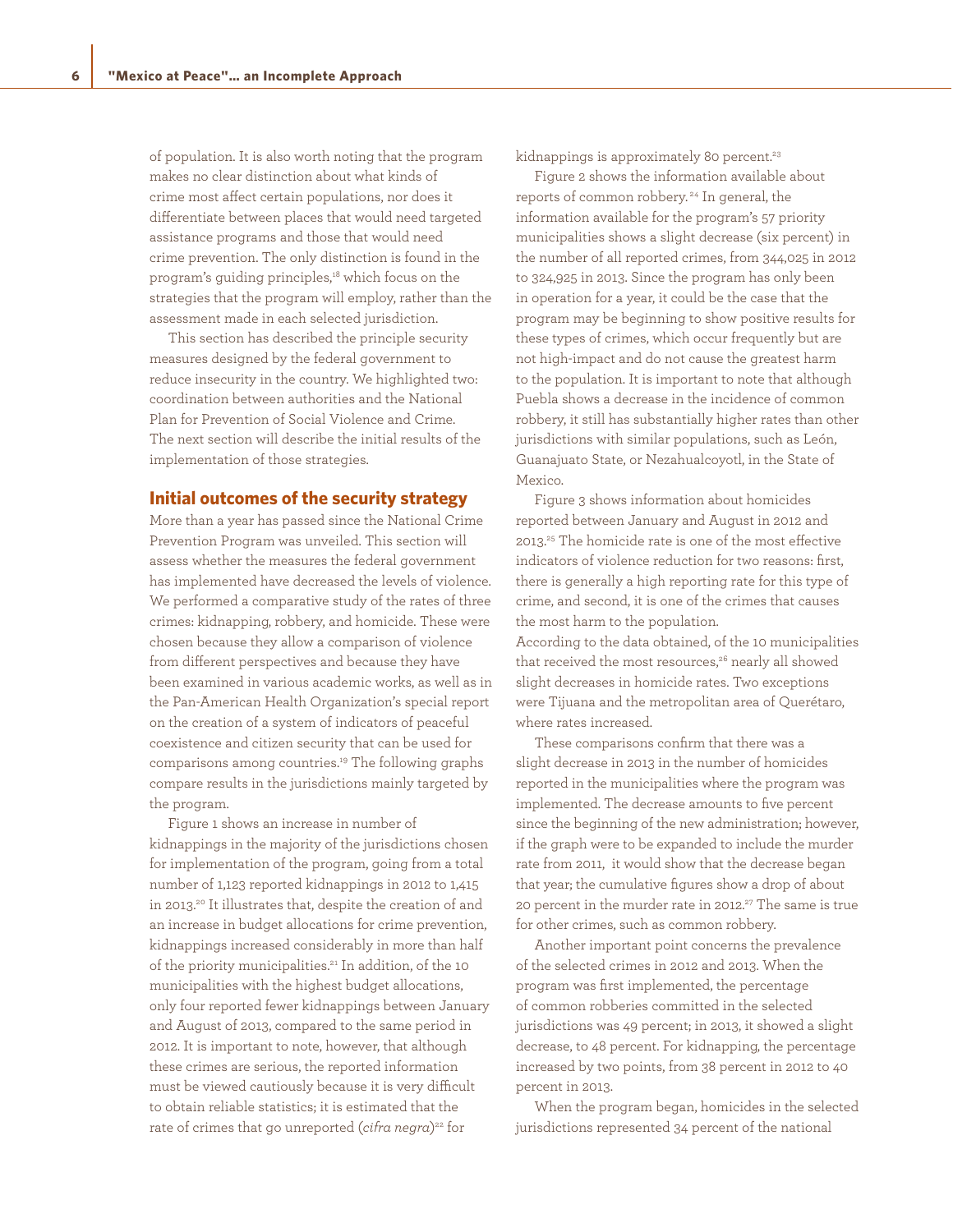

Source: Executive Secretariat of the National Public Security System, 2013. Note: The La Laguna Metropolitan Area and San Juan Bautista Tuxtepec, Oaxaca, are excluded from this table.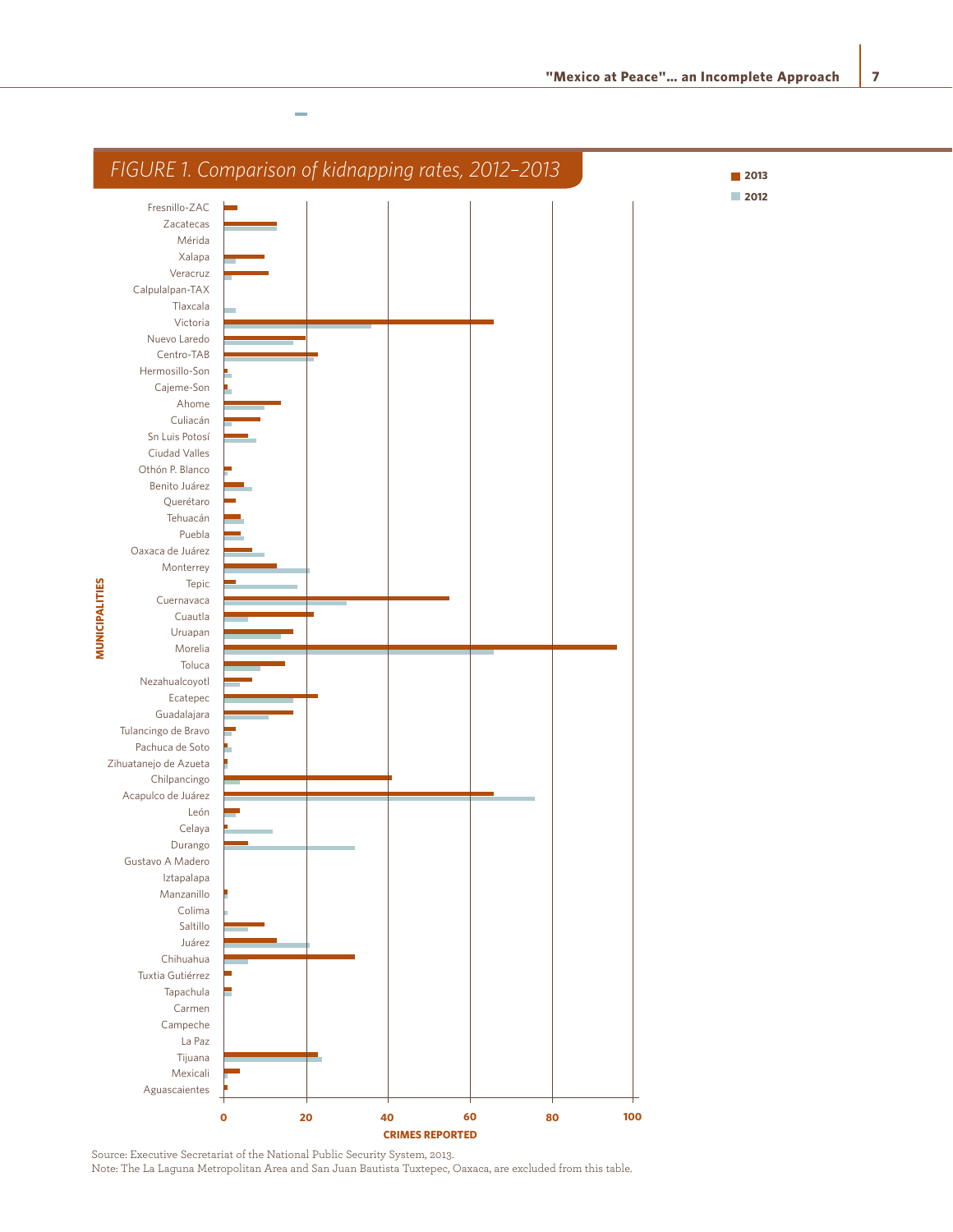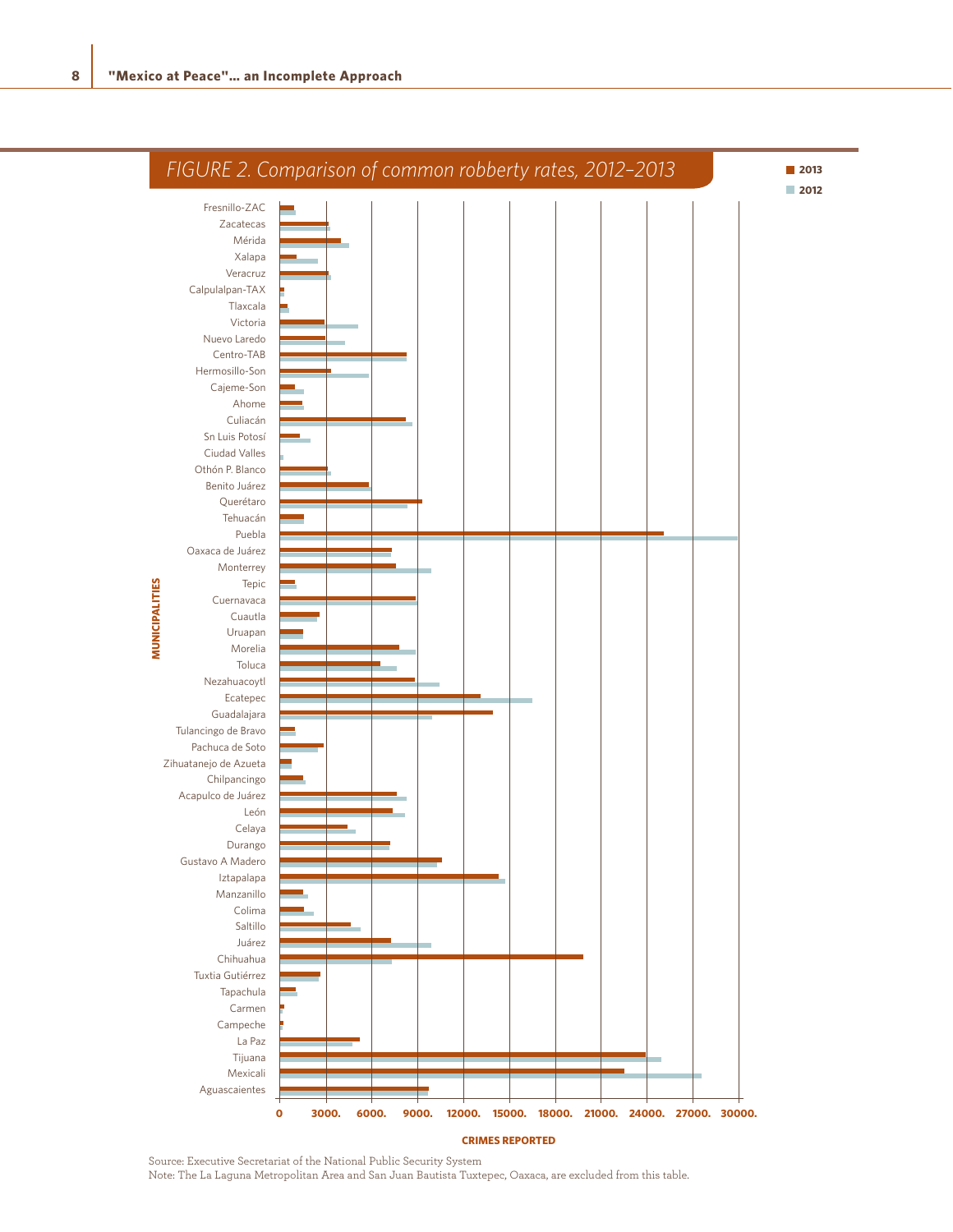

Source: Executive Secretariat of the National Public Security System Note: The La Laguna Metropolitan Area and San Juan Bautista Tuxtepec, Oaxaca, are excluded from this table.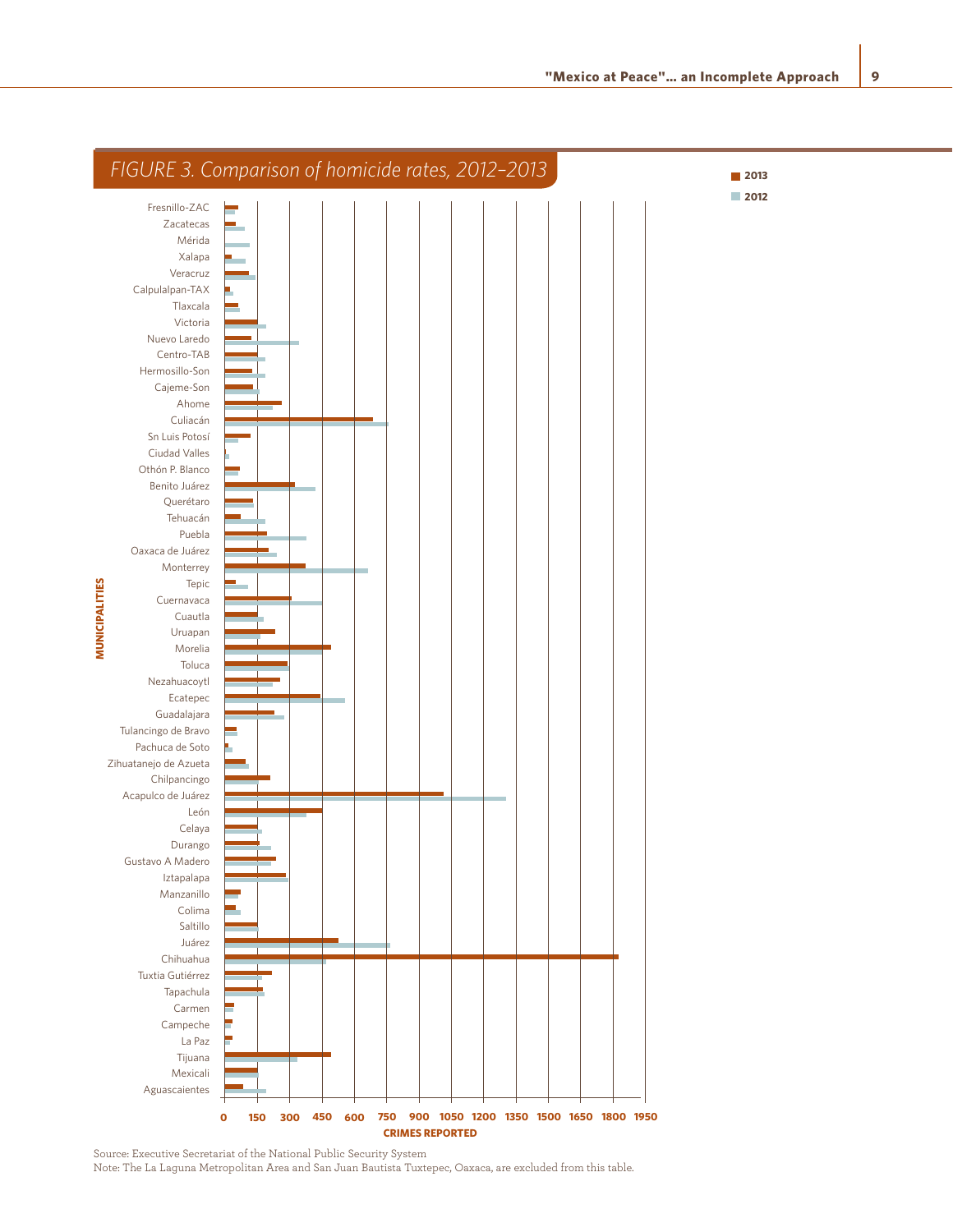| 2012                                    | <b>COMMON ROBBERY</b> | <b>KIDNAPPING</b> | <b>HOMICIDE</b> |
|-----------------------------------------|-----------------------|-------------------|-----------------|
| In selected jurisdictions               | 344.025               | 538               | 13.104          |
| National total                          | 698.926               | 1.407             | 38,052          |
| % represented by selected jurisdictions | 49.22%                | 38.24%            | 34.44%          |
| 2013                                    | <b>COMMON ROBBERY</b> | <b>KIDNAPPING</b> | <b>HOMICIDE</b> |
| In selected jurisdictions               | 324.924               | 679               | 12.479          |
| National total                          | 666.166               | 1.695             | 34,643          |
| % represented by selected jurisdictions | 48.78%                | 40.06%            | 36.02%          |

### *TABLE 2. Selected crimes in jurisdictions where program was implemented, as percentage of national total, 2012–2013.*

total, and in 2013 that increased by nearly two points, to 36 percent, even though the national total showed a slight decrease in homicides. The above table<sup>28</sup> shows a breakdown of this data.

Those percentages suggest that, as noted above, the program could be having an impact on lesser crimes, while kidnapping and homicide rates (as a percentage of the national total) increase, even though the program was implemented in specific areas. This would confirm that the measures implemented in those jurisdictions are not having the expected impact on more serious crimes or are insufficient.

It should also be noted that the first report by the Peña Nieto administration documented a prison population of 246,226, although the system's capacity is 200,100 inmates.<sup>29</sup> The country's prison population is therefore more than 20 percent above capacity, making it impossible to comply with laws and international treaties on human rights. If this trend continues, it will be difficult for the government to meet the goals it has set.

The information obtained confirms that the policies implemented so far are inadequate for addressing the serious crime problem in the country, because a slight decrease does not mean that violence is being contained. In sum, the strategy has shown that slight changes in security policies will not produce vastly different outcomes. The trends in the data lead us to believe that if the situation continues, it will again be impossible to meet the federal government's security targets. One reason could be that, although the government tried to include new approaches to social and community prevention in its assessment, these

have remained vague plans and have not been fully included in the government's actions. As noted above, this has resulted in a slight decrease in the statistics in other words, modest changes yield modest outcomes, resulting in partial control of the serious situation of violence.

#### **What should be done?**<sup>30</sup>

The first lesson to be learned from this analysis is that although it is almost impossible to prevent security crises like the one that began during the previous administration and which continues today, it is possible to contain their effects by reforming the institutions responsible for the administration of justice.<sup>31</sup>

The current administration should take the problem of persistent violence seriously and make profound changes to its security strategy to correct mistakes made by previous administrations.

The federal government should undertake an indepth assessment as soon as possible to distinguish between the two main types of violence involving organized crime: violence connected with drug trafficking and competition between groups, and violence related to extortion and other illegal activities.

The federal government must also make an explicit assessment of violent groups, so as to properly identify them and act appropriately. One problem that could worsen is that by studying and addressing violence regionally, as has done up to this point (without reliable data), one is unable to know the true reach of the violent groups, how they act, and whether their forms of operation vary from region to region.

One example of this tendency to regionalize the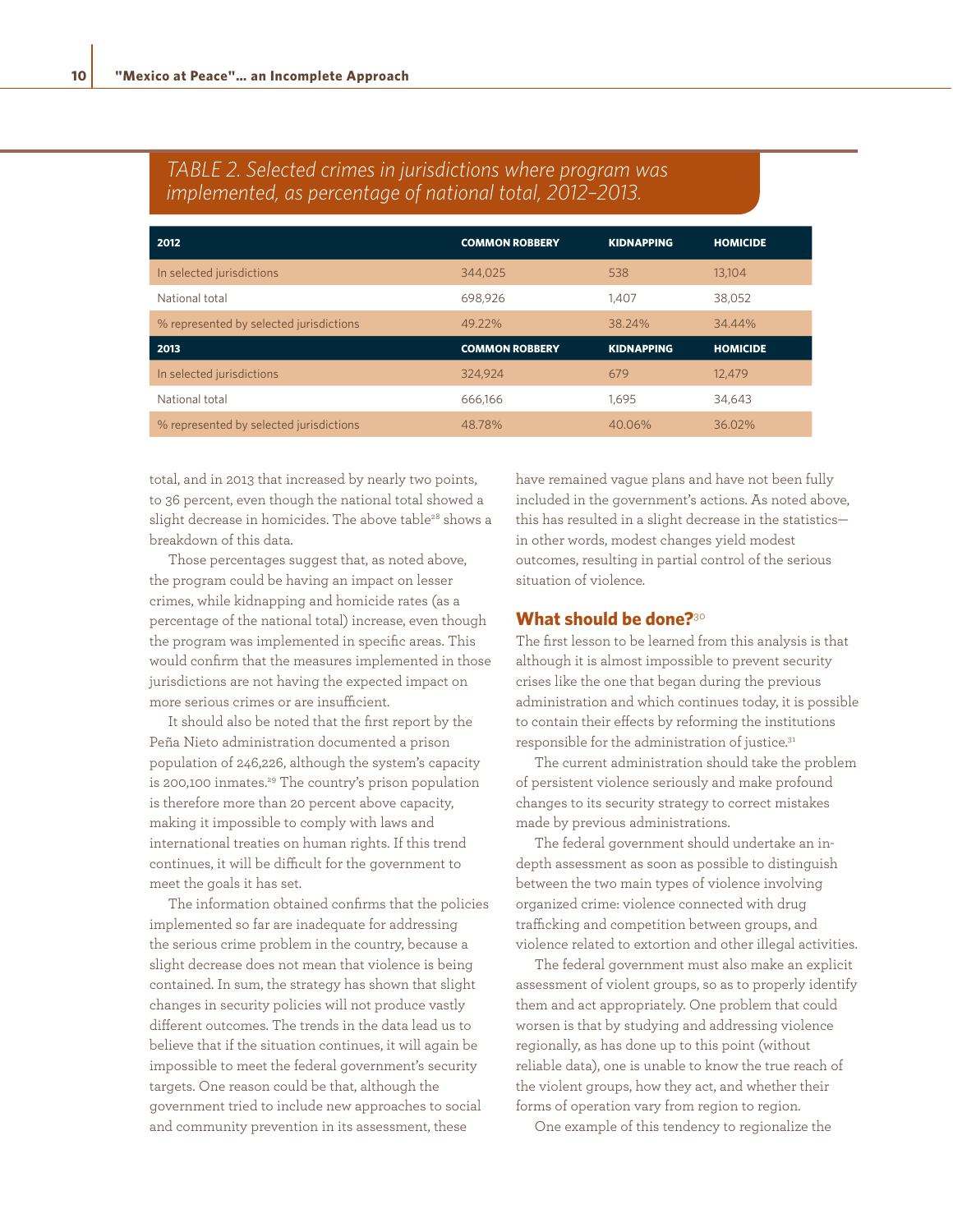analysis of criminal groups is in the section on security in the Peña Nieto administration's first annual report, which presented isolated data about criminal groups. It only provided information about 88 alleged criminals from different criminal organizations, identified the modus operandi of the "Knights Templar" (C*aballeros Templarios*), noted that efforts were made in Chihuahua and Sinaloa to identify criminal structures, and reported the detention of 68 people connected with the criminal organization "La Familia" on charges of kidnapping.32

This highlights the need to clarify the situation of criminal groups and obtain more and better information about the number of criminal groups, in order to measure their relative strength and of territorial control, as well as their sources of financing and their ties with communities and local criminal structures.

This requires consistency and strict oversight of state and federal crime data to allow comparisons between regions and in-depth assessments of the situation in each location. The information presented by SESNSP is updated monthly, but the last report shows that only four states were current in reporting data, while some information was pending in the remaining 28.33

It is also crucial for the federal government to ensure close institutional coordination among federal police forces, the Mexican army, other federal ministries, and state and municipal authorities, based on assessments and clear strategies with indicators for evaluating the results of coordination. Past experience in other countries shows that initiatives are successful when all state agencies participate and when there is clarity about the direction of the strategy—in other words, coordination is not an end in itself, but rather a tool for implementing strategies. If the problems of crime and violence are addressed only through political operations and the monitoring of agreements, outcomes will remain limited.

Another important point is that the recent reform to the Fiscal Coordination Law (*Ley de Coordinación Fiscal*), which allows federal funds granted to state

governments (and to the government of the Federal District) to be used for a variety of infrastructure projects and can also be extended to projects to improve security, will probably increase the effectiveness of local programs in those entities.

We also believe that a series of long-term strategies should be designed in relation to structural changes in security policy, such as legislative reforms that aim to establish periodic evaluations of police institutions (and not just of their personnel), or the 2008 reforms to the judicial system, which are far from becoming reality. Profound changes are needed to increase people's trust in the judicial system, decrease the alarming rates of impunity, and eliminate practices that violate human rights. (Reforms to the penitentiary system must also continue in order to ensure respect for human rights.)

Finally, the comprehensive policy so widely publicized by the incoming government will only be effective if the government successfully develops clear criteria for the application of social prevention programs and police action. That would make it possible to identify the types of situations in which it is worth allocating funds for prevention and those which require a focus on violence, so the distribution of these resources is not only based only on levels of violence and territorial coverage, as was done for the National Crime Prevention Program analyzed in this paper.

Although some indicators of insecurity and violence have decreased, that does not mean the violence is being eliminated. One indication of this is the state of Michoacán, which recently has been on the verge of collapse on both political and security fronts. Statistics showing decreased crime rates must be viewed cautiously, because proclaiming a premature victory would be as serious as repeating the mistakes of previous administrations, in which it would seem a policy of amnesia and lack of institutional memory formed the centerpieces of the security strategy. The changes that Mexico needs to decrease persistent violence should be handled with the greatest possible responsibility and transparency by all responsible authorities.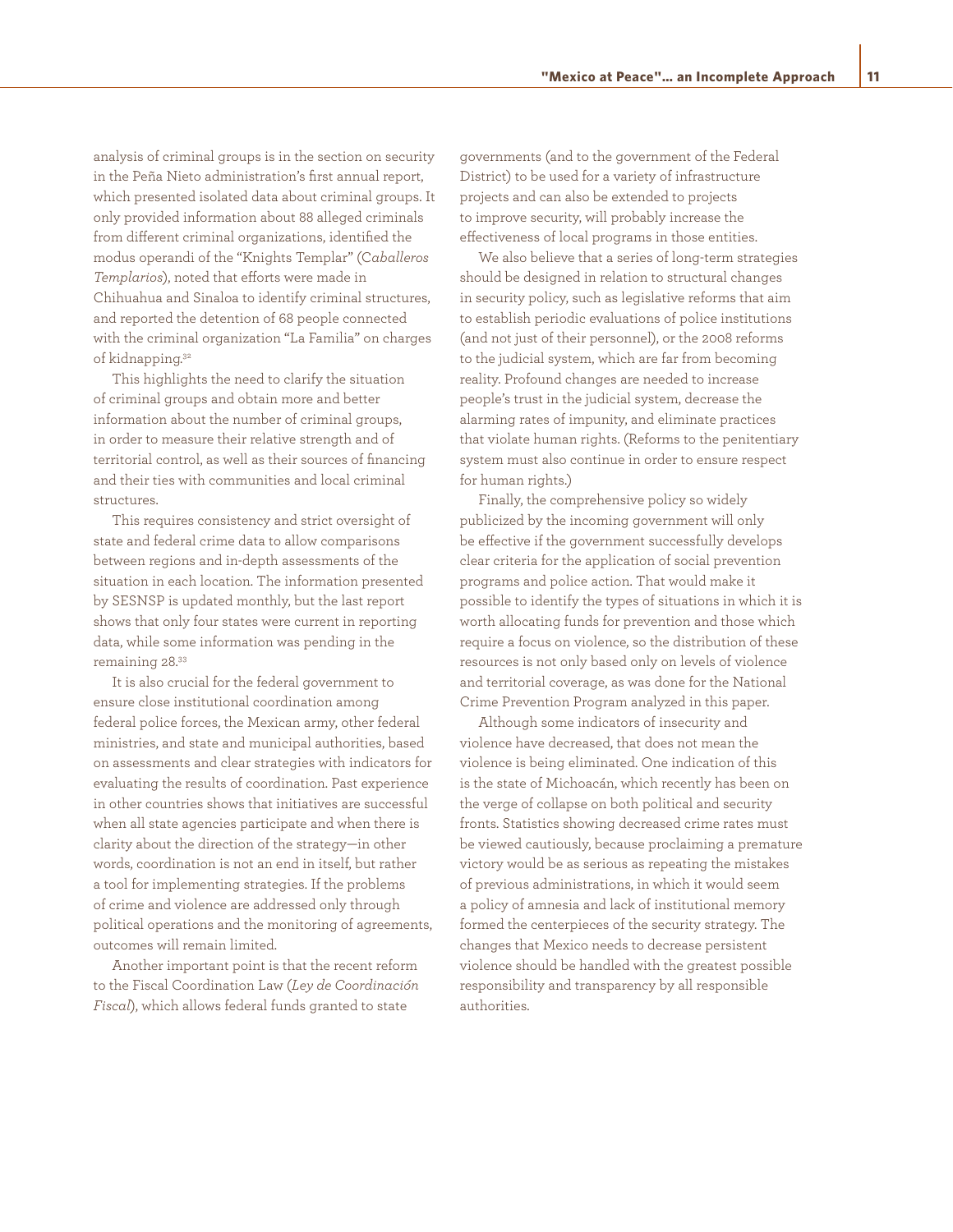#### BIBLIOGRAPHY

- "Acuerdo por el que se establecen los lineamientos para el otorgamiento de apoyos a las entidades federativas en el marco del programa nacional de prevención del delito," *Diario Oficial de la Federación,* Mexico, February 15, 2013.
- Escalante, Fernando, "La muerte tiene permiso: 2008–2009," *Revista Nexos,* Mexico, January 3, 2011.
- Felbab-Brown,Vanda, "Focused deterrence, selective targeting, drug trafficking and organised crime: Concepts and practicalities," Washington, IDPC, 2013, 20.
- "Política de seguridad y procuración de justicia," Gobierno Federal, México, accessed October 25, 2013 : http://www.presidencia.gob. mx/politicadeseguridad/.
- Gobierno Federal, "Plan Nacional de Desarrollo," Mexico, 2013.
- Gobierno Federal, "Anexo Estadístico del Primer Informe de Gobierno," Mexico, 2013
- Gobierno Federal, "Bases del Programa Nacional para la Prevención Social de la Violencia y la Delincuencia e Instalación de la Comisión Intersecretarial," México, February 2013, 17.
- ENDNOTES
- 1 INEGI, Press Bulletin No. 310/12, Mexico, August 20, 2012.
- 2 Escalante Fernando, "La muerte tiene permiso," *NEXOS,* Mexico, January 2011.
- 3 Gobierno de la República, "Plan Nacional de Desarrollo," Mexico, 2013, p.33. It should be noted that according to data from the executive secretariat of the National Public Safety System (*Sistema Nacional de Seguridad Pública*) updated as of December 2013, the number of homicides reported in 2012 was 21,728, not 20,548, as reported by the federal government in its National Development Plan.
- 4 "Incidencia Delictiva del Fuero Común 2012," *SESNSP,* Mexico, December 2013.
- 5 Gobierno de la República, "Plan Nacional de Desarrollo," Mexico, 2013.
- 6 Gobierno de la República, "Bases del Programa Nacional para la Prevención Social de la Violencia y la Delincuencia e Instalación de la Comisión Intersecretarial," February, 2013.
- 7 Ibid.
- 8 Gobierno de la República, "Plan Nacional de Desarrollo," Mexico, 2013.
- 9 Gobierno de la República, "Bases del Programa Nacional para la Prevención Social de la Violencia y la Delincuencia e Instalación de la Comisión Intersecretarial," February, 2013. p.33.
- 10 Valdés Guillermo, "Nuestra guerra: una conversación," *NEXOS,*  Mexico, January 2011.
- 11 Gobierno de la República, "Plan Nacional de Desarrollo," Mexico, 2013.
- 12 Secretariado Ejecutivo del Sistema Nacional de Seguridad Pública, "Incidencia delictiva mensual," Mexico, 2013.
- 13 Gobierno de la República, "Primer informe de gobierno," Mexico, 2013
- Guerrero, Velasco R, Gutiérrez Martínez MI, Fandiño-Losada A, Cardona S. , "Sistema de indicadores comparables de convivencia y seguridad ciudadana: un consenso de países," *Rev Panam Salud Publica,* 31, no.3(2011):253–259.
- Hope, Alejandro, "La tormenta perfecta," *NEXOS,* Mexico, 2013, 36–41.
- "Censo de Población y Vivienda 2010," *Instituto Nacional de Estadistica y Geografia,* Mexico, 2010
- "Indicadores para entender y monitorear la Seguridad Pública en M*éxico," Mexico Evalua,* Mexico, 2011.
- "Incidencia delictiva del fuero común sobre homicidio 2012–2013," *SESNSP,* 2013, Mexico.
- "Incidencia delictiva del fuero común sobre secuestro 2012–2013," *SESNSP,* Mexico, 2013.
- "Incidencia delictiva del fuero común sobre robo común 2012–2013," *SESNSP,* Mexico, 2013.
- Valdés, Guillermo, "Nuestra guerra: una conversación," *NEXOS,* Mexico, 2011.
- 14 Such as prevention and assistance for domestic and gender violence, comprehensive assistance to victims of violence and crime, police-society reconciliation, community-oriented policing models, comprehensive assistance for youth, sexual and reproductive health, capacity building, social reinsertion and assistance to youth in conflict with the law, prevention and comprehensive assistance for addictions, denaturing of violence, direct and indirect victims of violence and crime, incarcerated population and their families, migrants, migrants in transit and internally displaced people, civic coexistence and community management, etc.
- 15 For the crime rate criterion, the program measured the number of homicides in each jurisdiction.
- 16 Compiled by authors with information from the National Crime Prevention Program, February 2012, and the National Institute of Statistics and Geography 2010 Population and Housing Census, Mexico, 2010.
- The La Laguna Metropolitan Area in the states of Coahuila and Durango is considered one jurisdiction.
- 18 The guiding principles are: public security; comprehensive prevention and social prevention of violence and crime; youth, women and vulnerable groups; coexistence, community cohesion and civic participation; civic culture and culture of legality; culture of peace; and social urbanism and social-urban mixing.
- 19 Guerrero Velasco R, Gutiérrez Martínez MI, Fandiño-Losada A, Cardona S. "Sistema de indicadores comparables de convivencia y seguridad ciudadana: un consenso de países." *Rev Panam Salud Publica,* 2012.
- 20 "Incidencia delictiva del fuero común sobre secuestro enero a diciembre 2012–enero a diciembre 2013," *SESNSP,* Mexico, 2013.
- 21 "Incidencia delictiva del fuero común sobre secuestro enero a diciembre 2012–enero a diciembre 2013," *SESNSP,* Mexico, 2013.
- 22 "Black statistic" refers to the number of crimes that are not reported to authorities for various reasons. It is the difference between data from national surveys of crime victims and official figures.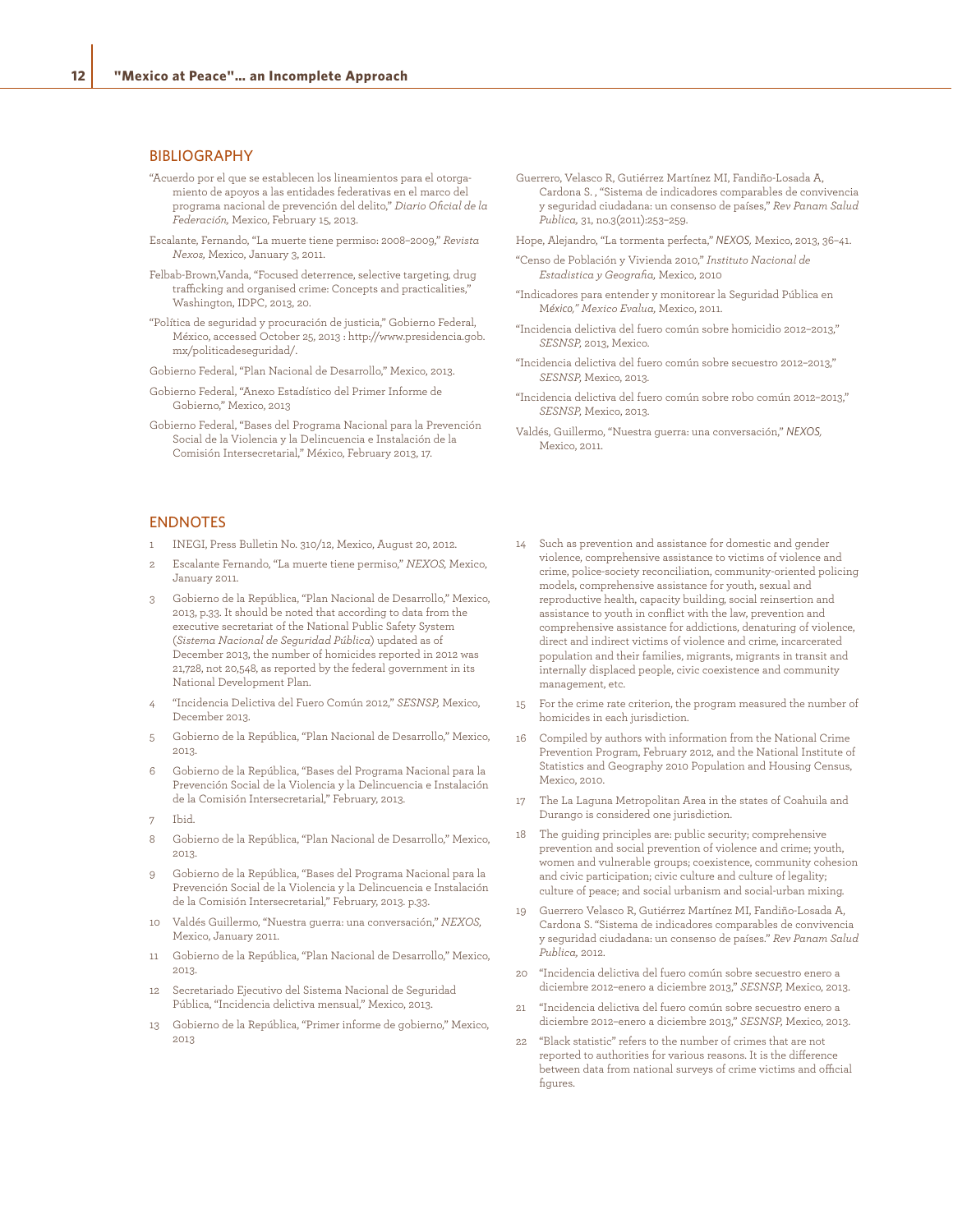- 23 "Indicadores para entender y monitorear la Seguridad Pública en México," México Evalúa, Mexico, 2011, p.3.
- 24 ¨Incidencia delictiva del fuero común sobre robo común enero a agosto 2012–enero a agosto 2013¨, Mexico, *SESNSP,* 2013.
- 25 "Incidencia delictiva del fuero común sobre homicidio 2012–2013," *SESNSP,* Mexico, 2013.
- 26 The municipalities allocated the most resources were Monterrey, Guadalajara, Acapulco de Juárez, Ciudad Juárez, the Metropolitan Area of Querétaro, Culiacán, the Metropolitan Area of Cuernavaca, Tijuana, the Metropolitan Area of La Laguna (which could not be evaluated because a breakdown of information was unavailable), and Ecatepec de Morelos.
- 27 Hope Alejandro, "La tormenta perfecta," *NEXOS,* Mexico, November 2013.
- 28 "Incidencia delictiva del fuero común 2012–2013," *SESNSP,*  México, 2013.
- 29 Gobierno Federal, "Primer informe de gobierno," Mexico, 2013, 27.
- 30 Some of the recommendations that follow were taken from a meeting of experts held by WOLA and CIDE at the end of last year in Aguascalientes, Mexico, to develop effective proposals for reducing violence in Mexico. The authors of this paper participated in that discussion.
- 31 Hope, Alejandro. "La tormenta perfecta," *NEXOS,* Mexico, 2013, 36–41.
- 32 Gobierno de la República, "Primer informe de gobierno," Anexo estadístico, Mexico, 2013.
- 33 "Notificación de la incidencia delictiva municipal," *SESNSP,*  Mexico, 2014.